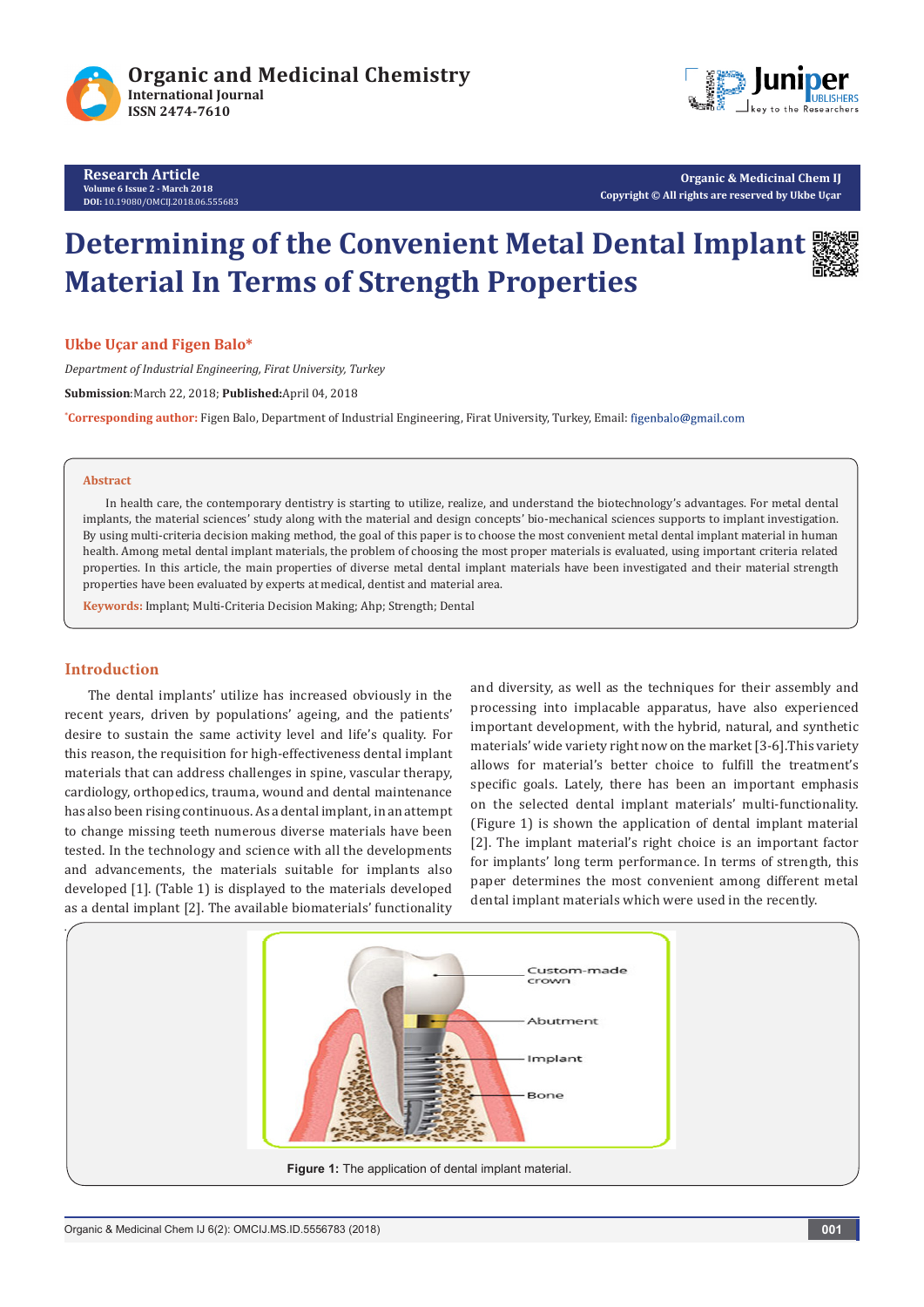| <b>Biodynamic Activity</b> | <b>Chemical Composition</b> |                      |                        |
|----------------------------|-----------------------------|----------------------|------------------------|
|                            | Metals                      | Ceramics             | Polymers               |
| Biotolerant                | Gold                        |                      | Polyethylene           |
|                            | Co-Cr alloys                |                      | Polyamide              |
|                            | Stainless Steel             |                      | Polymethylmethacrylate |
|                            | Niobium                     |                      | Polytetrafluroethylene |
|                            | Tantalum                    |                      | Polyurethane           |
| Bio inert                  | Commercially pure titanium  | Al oxide             |                        |
|                            | Titanium alloy (Ti-6AL-4U)  | Zirconium oxide      |                        |
| Bio active                 |                             | Hydroxyapatite       |                        |
|                            |                             | Tricalcium phosphate |                        |
|                            |                             | Bio glass            |                        |
|                            |                             | Carbon Silicon       |                        |

# **Method and Materials**

In this paper, The Analytic Hierarchy Process (AHP) is used. It is developed by Saaty [7]. For dealing with complex decision making, this method is an influential tool and obtains the most accurate decision and may support the decision-maker to determine true priorities. By decreasing decisions complicated to pair wise comparisons' a series, and then synthesizing the conclusions, AHP method aims to obtain both objective and subjective views of the decision. Besides, AHP technique in corporate a utilize method for assessing the decision-makers evaluations' consistency, therefore decreasing the preconception in the decision-making procedure. By using AHP technique, the choice of the best metal dental implant material is obtained in this study. The conclusions are important both from dentist and material science perspective as the implemented method is practically applicable.

**Table 2:** The proposed decision tree for the problem.

| Tissue/<br><b>Material</b>     | Young's<br><b>Modulus</b><br>(GPa) | Yield<br><b>Strength</b><br>(MPa) | <b>Compression</b><br><b>Strength</b><br>(MPa) | <b>Tensile</b><br><b>Strength</b><br>(MPa) |
|--------------------------------|------------------------------------|-----------------------------------|------------------------------------------------|--------------------------------------------|
| <b>Ti6A14V</b><br>(casted)     | 114                                | 760-880                           | 855                                            | 895-930                                    |
| <b>Ti6A14V</b><br>(wrought)    | 114                                | 827-1103                          | 896-1172                                       | 860-965                                    |
| <b>Stainless</b><br>steel 316L | 193                                | 170-310                           | 840-620                                        | 540-1000                                   |
| CoCrMo<br>Alloy                | 240                                | 500-1500                          | 452                                            | 900-1540                                   |
| Mg<br>$(99.9\%$<br>casted)     | 41                                 | 21                                | 40                                             | 87                                         |
| Mg(99.9%,<br>wrought)          | 41                                 | 100                               | 100-140                                        | 180                                        |



**How to cite this article:** Ukbe U, Figen B. Determining of the Convenient Metal Dental Implant Material In Terms of Strength Properties.Organic & **Mow to cite this article:** UKbe U, Figen B. Determining of the Convenient M<br>Medicinal Chem IJ. 2018; 6(2): 555683. DOI: [10.19080/OMCIJ.2018.06.555683](http://dx.doi.org/10.19080/OMCIJ.2018.06.555683)